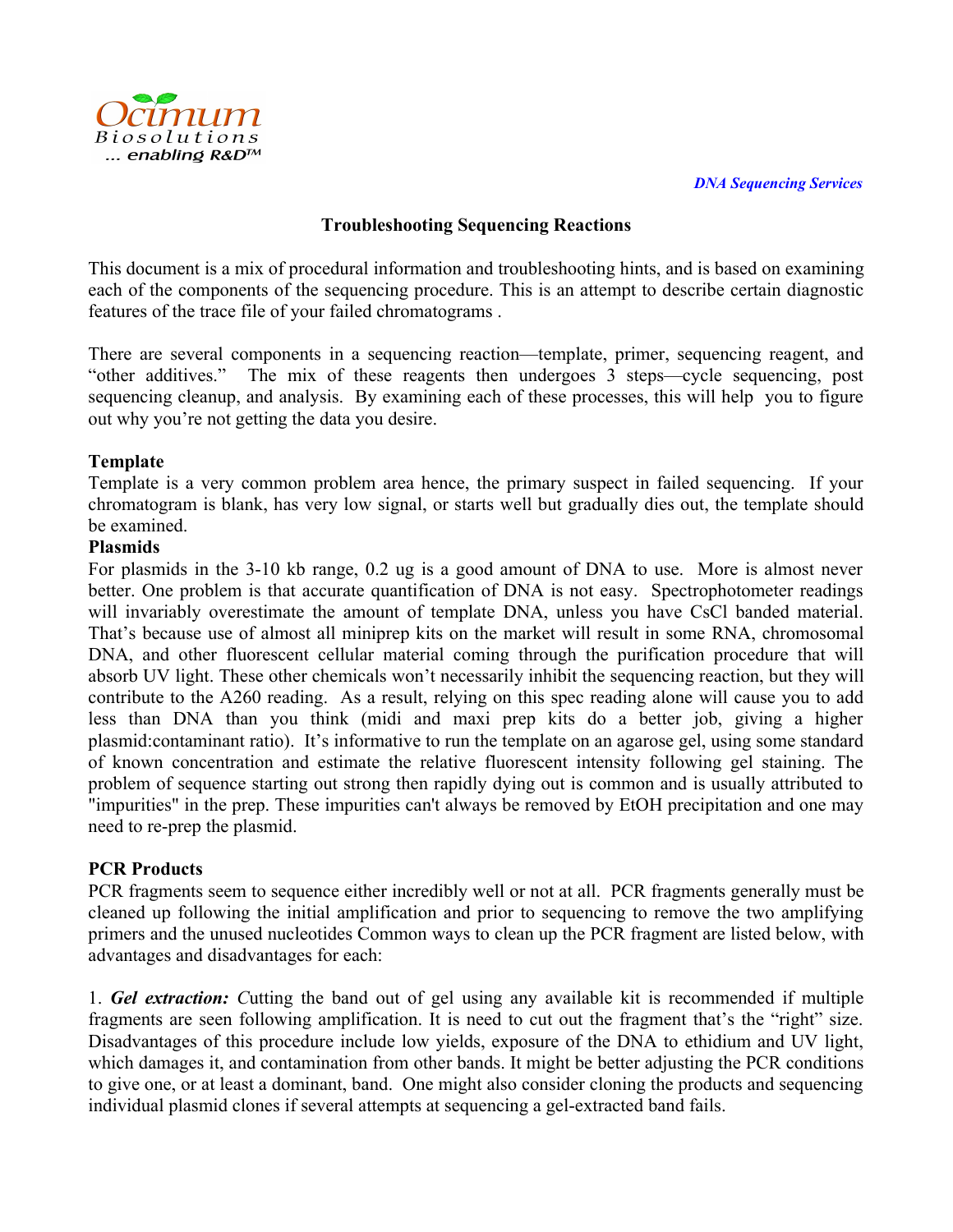

#### *DNA Sequencing Services*

2. *Column base cleanup protocol:* This typically involves applying the entire PCR to a column, then carrying out washing and elution steps to generate fragment free of contaminating primers and nucleotides. This procedure depends on having a single or predominant band following amplification, and can generate DNA that sequences effectively. It is highly recommended an agarose gel be run following this or the previous method in order to see how much material is present following purification.

3. *Enzymatic cleanup of the PCR fragment:* Commercially available shrimp alkaline phosphatase and exonuclease (SAP-EXO) are used to inactivate excess primers and triphosphates. As with the column cleanup, a single or predominant band must be present. This procedure has a number of advantages—it is fast, inexpensive, quantitative, and amenable to scaling up in 96 well format. Most importantly, it yields DNA that sequences very well.

## **Template composition**

Template composition is a factor that can cause sequencing problems. GC rich templates will generally sequence fine, unless there are particular regions of very strong secondary structure. A diagnostic trace pattern for this sort of template would be a chromatogram that looks great to a certain point, then suddenly dies out. Methods for dealing with this are discussed below, but basically these involve the addition of denaturants to the sequence reaction or specially formulated versions of BigDye. Poly A/ Poly T regions will often cause difficulty—the chromatogram will look fine up to the polyT (A) stretch, then either be very noisy peaks under peaks, or just long "rolling hills" of the four chromatogram colors. This results from "polymerase slippage" on the poly  $T(A)$  region and is a difficult issue to resolve. The addition of "reaction enhancers" (see below) may help if the problem is not severe. Another strategy is to design "anchored primers," a poly A or poly T sequence with the final 3' base being either G, C, or T (or G, C, and A for a poly T primer). With these primers the poly A/T stretch needs to be at least 17 bases long, and special conditions for annealing (42°) and cycling (52°) are recommended. Sometimes this works well, but it may require the user experimenting with different conditions. Finally, di- and tri-nucleotide repeats can cause poor data. It's usually pretty obvious when such sequences are at fault. Often the use of sequencing reagent enhancers (discussed below) helps a lot.

# **Primers**

Primer problems can also be a cause sequencing failures, and some of these give characteristic chromatogram patterns. A blank chromatogram, which is not that diagnostic of a primer problem specifically, can result from use of the wrong primer, too low a concentration of primer, or simply bad or degraded primer. Primer design is usually not an issue. A wider variety of primer compositions can give excellent sequencing data, compared to PCR.

A "noisy" chromatogram—good signal strength, but peaks under peaks resulting in numerous ambiguities ("N's)—can indicate several primer difficulties such as more than one primer present, more than one primer binding site present, secondary priming at a related sequence, or degraded primer. [This pattern is also evident if a mixed population of template is present, so this needs to be considered as well. It is particularly diagnostic if the peaks under peaks begin at the cloning site used in the construct].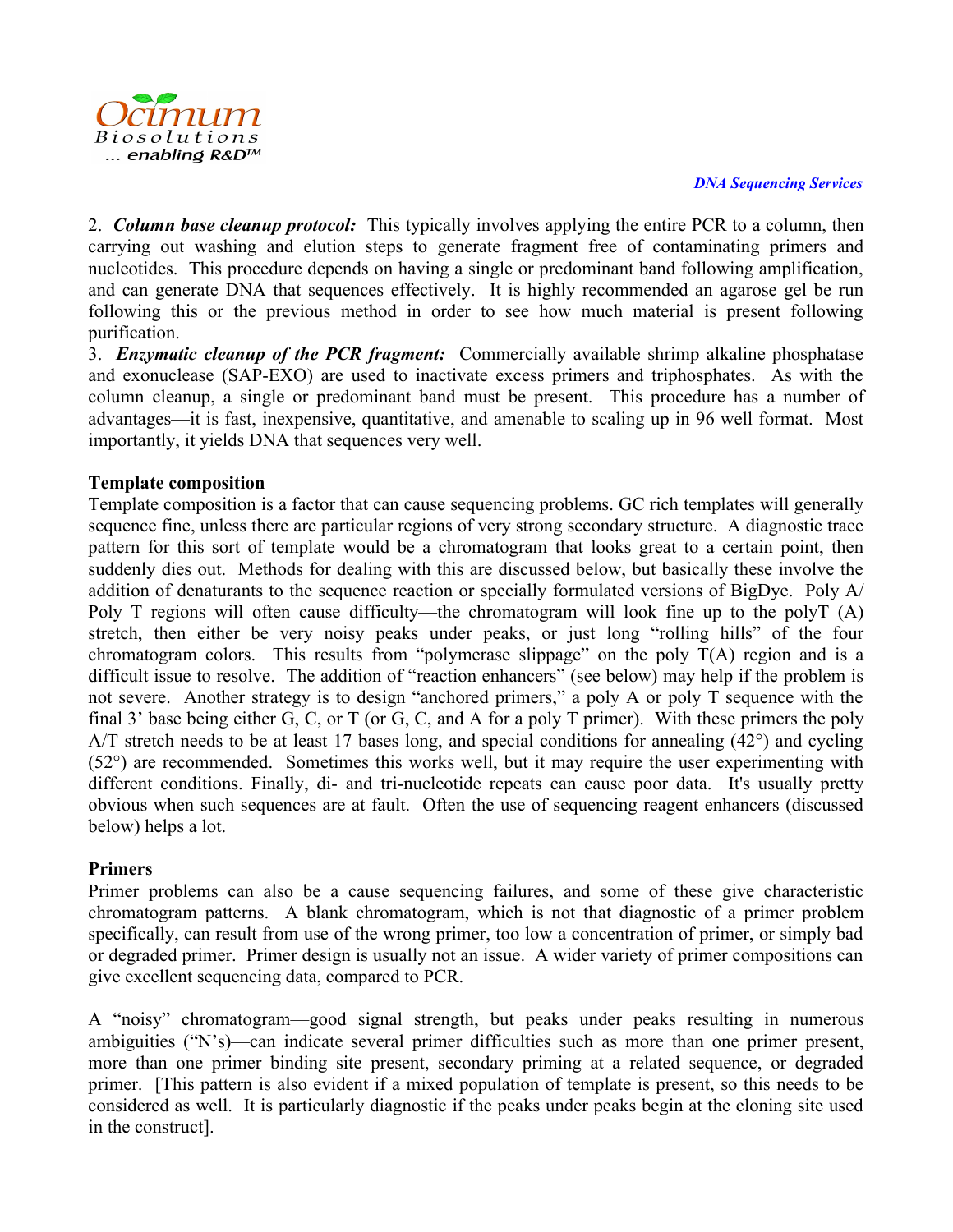

#### *DNA Sequencing Services*

Additional primers in the reaction is usually an accidental result resolved by repeating the reaction, or in the case of sequencing a PCR fragment, re-cleaning the input template to remove amplifying primers. Multiple peaks on the chromatogram can also occur if the primer binding site is within a repeat region on your template. Depending on the structure of your template, this can look pretty strange—you can have good sequence that all of a sudden turns into peaks under peaks, or peaks under peaks that will suddenly resolve into good looking data. If this happens you may need to reexamine the template you're sequencing: investigate what's known about it or analyze it yourself and see if you can detect evidence of a repeat pattern. This can be a real problem—sequencing through long repeat regions is one of the big challenges faced by genomic sequencers.

It is also possible to get secondary primer binding if the primer is very GC rich and is being used to sequence a GC rich template. In these cases, we try raising the annealing temperature and adding a denaturant such as DMSO (to 5% final concentration), formamide (5%), or betaine (1M final concentration) to increase primer:template specificity. Secondary priming giving peaks under peaks, or too strong a signal resulting in peaks under peaks, can also occur if the primer concentration is too high in PCR fragment sequencing. In contrast to sequencing plasmids, where too much primer shows little effect, adding too much primer to a PCR fragment sequencing will frequently result in noisy data. It is important to limit primer amount to 5 pmol when sequencing PCR fragments.

Finally, if the primer is starting to degrade, or if there is a high proportion of n-1 products in the oligonucleotide preparation, you will also see peaks under peaks since you're essentially adding multiple primers to the reaction. Primers can last a long time, but they can also degrade and it's impossible to set an expiration date that covers all primers. It may be worth just having a new one synthesized.

## **Post Sequencing Cleanup**

Following cycle sequencing, reactions must be cleaned up to remove excess dye terminators which don't incorporate into DNA. Ideally, all the excess terminators will be removed and all the extension products will remain. This can be a common source of problems for individuals, either in terms of getting too many unincorporated nucleotides in the sample, or in sample loss during cleanup resulting in lower signal. Low signal is not necessarily a huge problem because the instrumentation is sensitive enough to extract useful information. Another issue is that low signal generally doesn't look good out past 600 bp or so. From the capillary you should ideally get about 800 bp of readable sequence, and this usually depends on starting out with strong signal (because of the way the capillary instruments operate, signal strength will usually fall over the course of the sequence). Another diagnostic sign of cleanup problems is the so-called "dye blobs." In the capillary they can be seen at different places in the chromatogram--sometimes early, at about 70, and also at about 300 bp

They appear as off-scale, or very tall, broad, peaks stretching over what may be other legible peaks below. All colors are sometimes seen, but often they are comprised of just red (the latter resulting from a breakdown product of the T terminators). These peaks confuse the basecalling software, and lead to inaccurate sequence data. Often the true peaks are seen below and the sequence can be manually